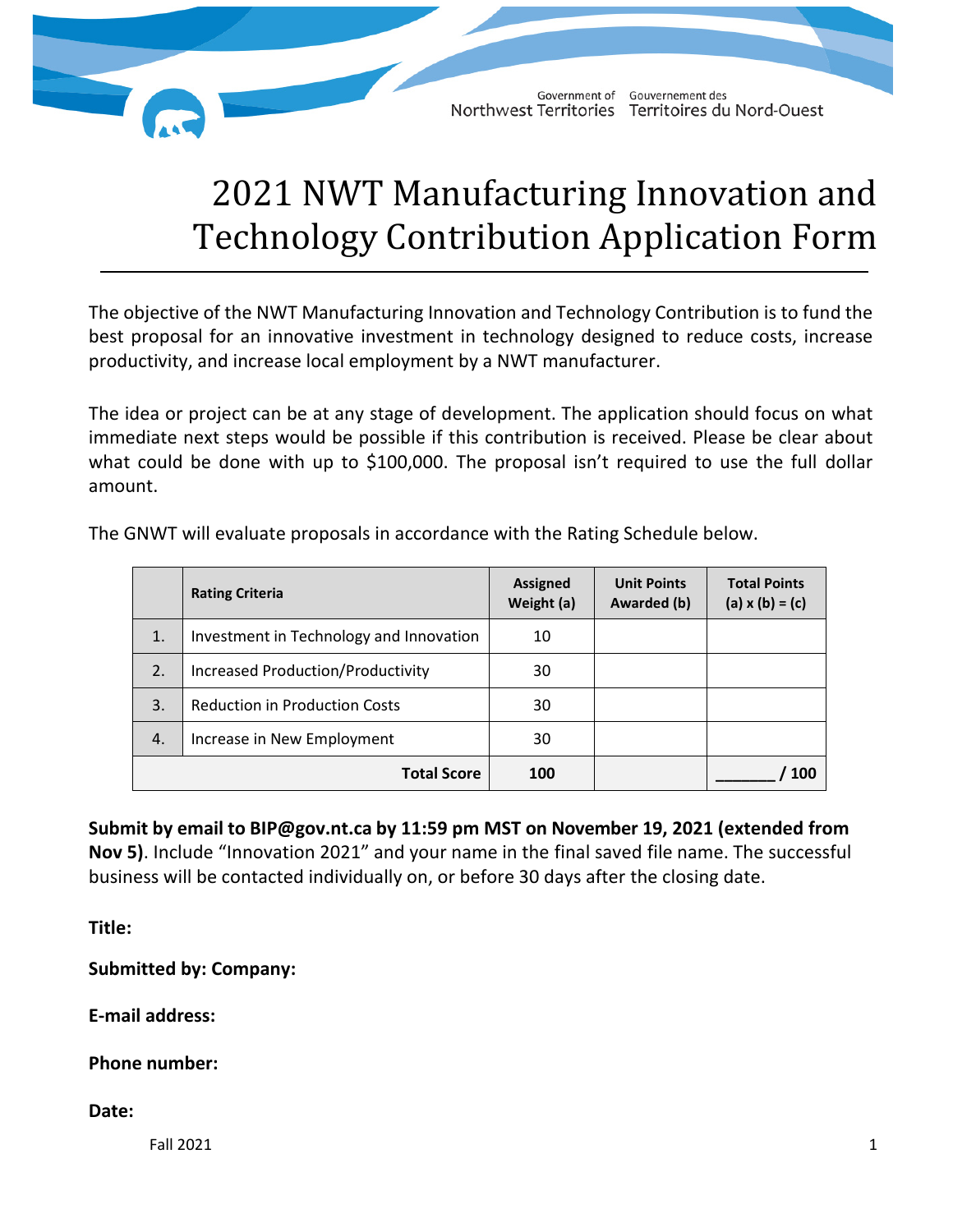

## **1. Idea Overview**

a) Summarize your idea / solution in simple terms: Be clear on what the investment is, how it supports technology and innovation, how it will increase production/productivity, reduce production costs and increase local employment.

2000 characters maximum

b) What need, challenge, or problem does your idea / solution solve? 1500 characters maximum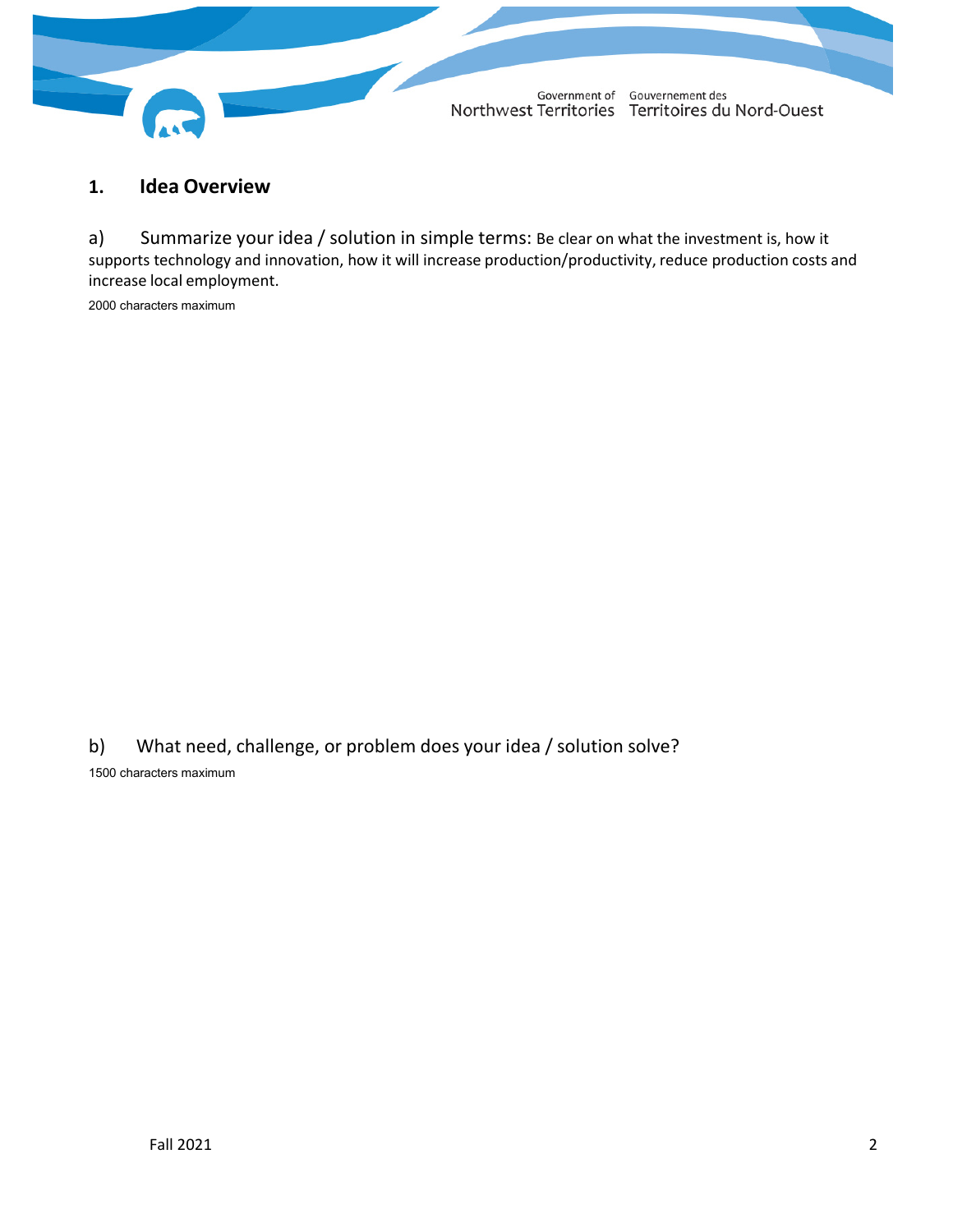

c) What is the business opportunity that this investment will create? Ie. Who will be interested in using /buying your product /service.

1500 characters maximum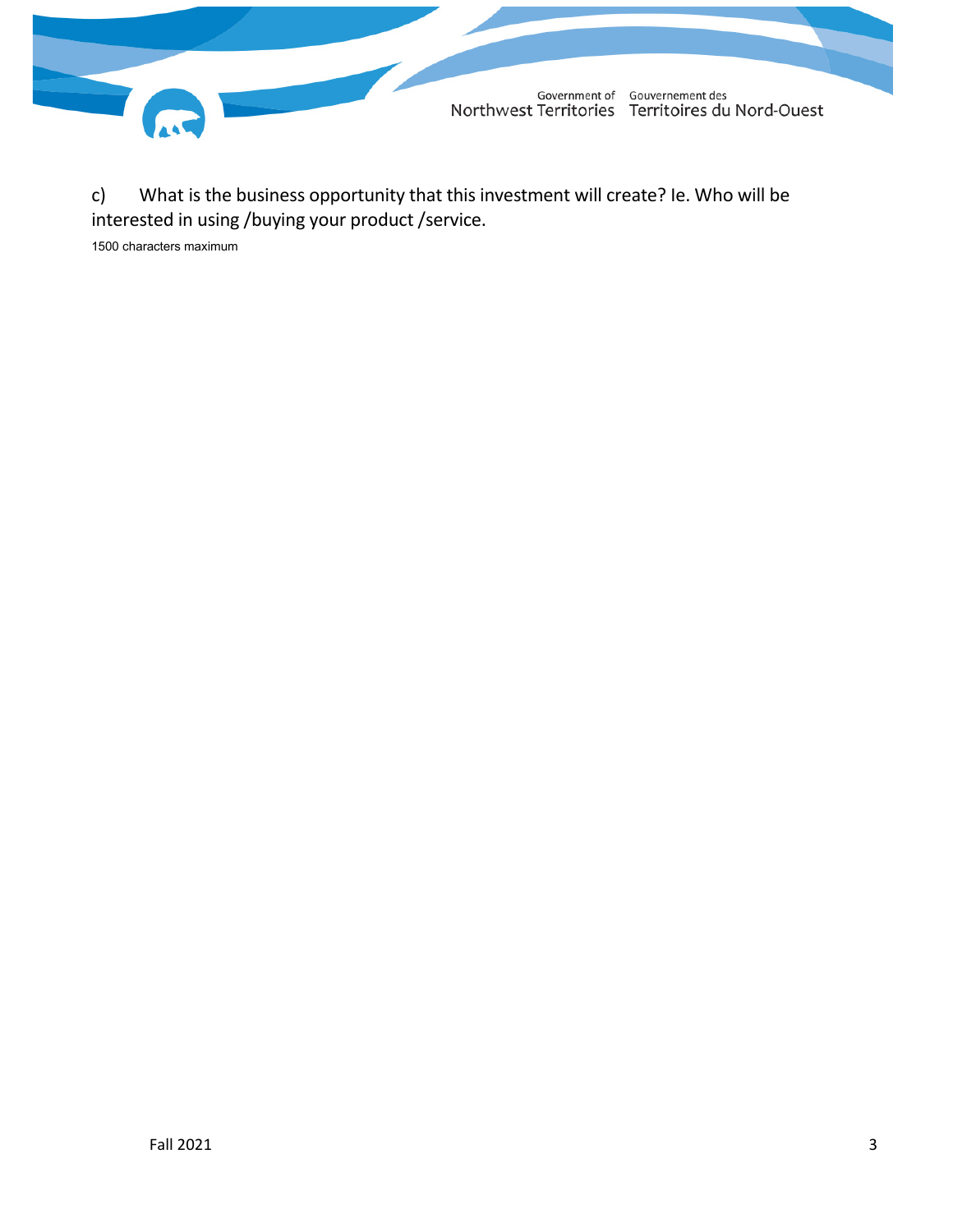

**2. Increased Production/Productivity:** How does your idea support increased

production or productivity?

2000 characters maximum

**3. Reduction of Costs by investing in Technology & Innovation:** How will this lead to reduced costs? 2500 characters maximum